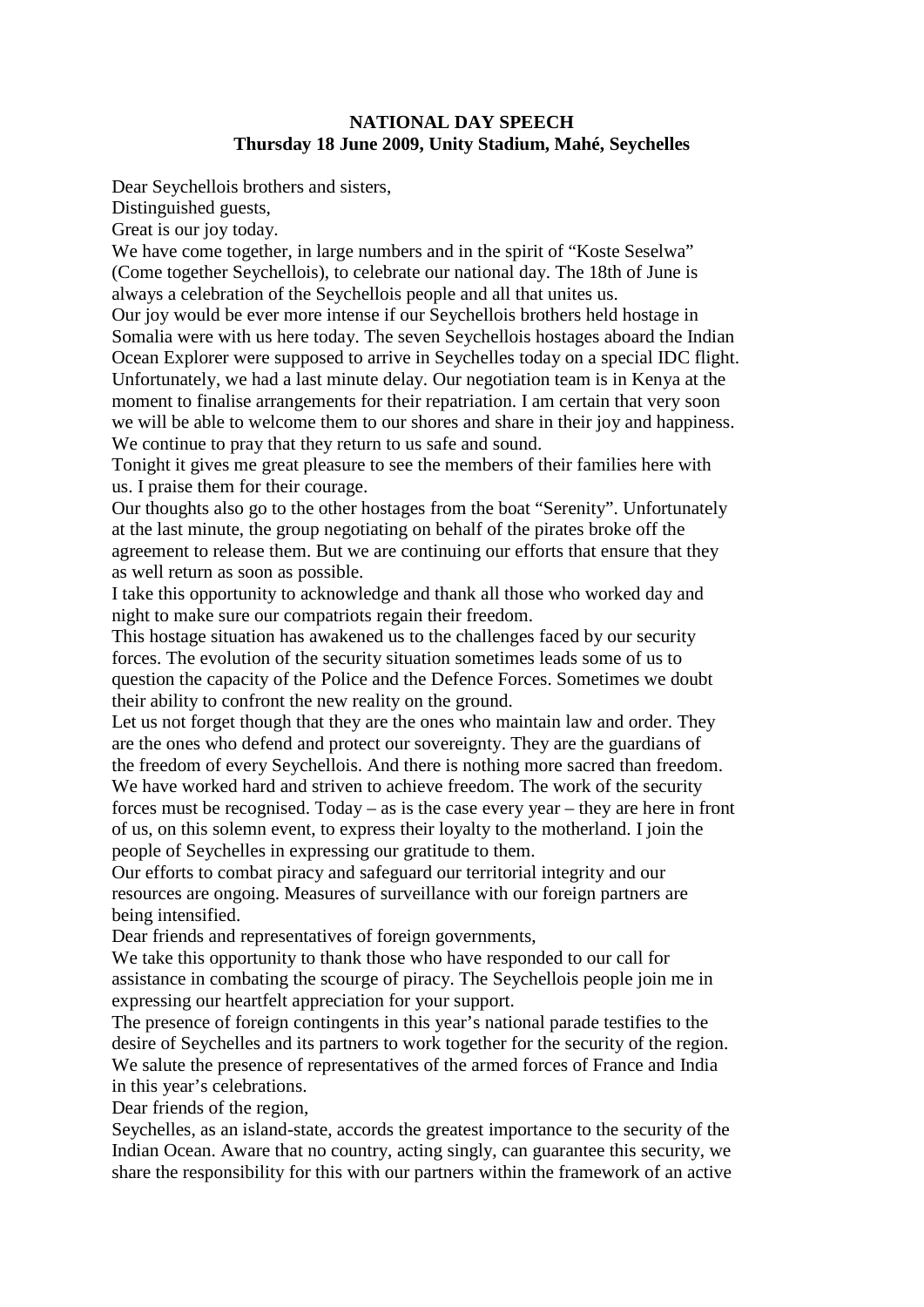programme of bilateral and multilateral cooperation. We thank the friendly countries, the brotherly countries, which stand by us to show their solidarity and express their desire that the Indian Ocean remain a zone of peace and stability. Dear people of Seychelles,

Our National Day is also the opportunity to reflect on recent developments and the new course that our country has embarked on.

Eight months ago, we committed ourselves to economic reform. This reform is one of the greatest challenges that our country has ever had to face. We have all felt its effects. We have all been hit by it, one way or the other

First of all, I am aware of the difficulties that some families are facing in making ends meet. Everybody has been hit. But the more vulnerable citizens are being hit the hardest. Even though we have put in place structures to provide relief, there are shortcomings in many cases. What is important, however, is that we find solutions to problems.

Discussions have been held and we are introducing changes where necessary, for example in the home-carer programme, the district health centres and the Welfare Agency. Our efforts are geared towards assisting those who really deserve assistance. We have to ensure that the social structures are there to support those who are most needy. Insofar as the provision of carers is concerned, we are reviewing the cases of those who have not been assisted. Nobody will be left behind: from the child who needs a snack to the elderly citizen who requires support for his comfort and dignity.

Secondly, this reform has compelled everyone, including Government, to review their priorities and reflect deeply on the manner in which we manage our resources. Difficult decisions need to be taken because we have many commitments and our resources are limited. This is where we need to communicate and need to explain. We need to take time to explain what our priorities are. This does not mean that we have abandoned our commitments. Rather, we have to review the time-frame for their implementation.

Thirdly, it has been said that this reform could have been politically risky. It could have represented an opportunity for those seeking power at all costs to capitalise on the difficulties that our people would have to face.

For my part, I undertook this reform because I was convinced that the long-term prosperity of our country depended on it.

On 31st October 2008, when I announced the reform, I knew that it was going to be difficult for all of us. I asked the people to put their trust in me. To put their trust in me, for in spite of the magnitude of the challenges ahead, we were bound to succeed as a people. I had this conviction because I believe in the Seychellois people. I had this conviction because I believe in the unity of the people of Seychelles. With your courage, we have been able to achieve a lot in a short space of time. I thank you for your trust.

With your trust and courage, we have taken a new course. And we are in the right direction. The results are being felt already. Interest rates have been reduced to more or less pre-reform levels. The value of the rupee has stabilised against major foreign currencies and it continues to appreciate. The problem of availability of foreign exchange is a thing of the past. There are goods in shops.

Admittedly, we continue to face certain difficulties.

But there is an overall improvement. If we maintain our reform we shall succeed. You can count on me. You can count on me to put the people fist and to lead us in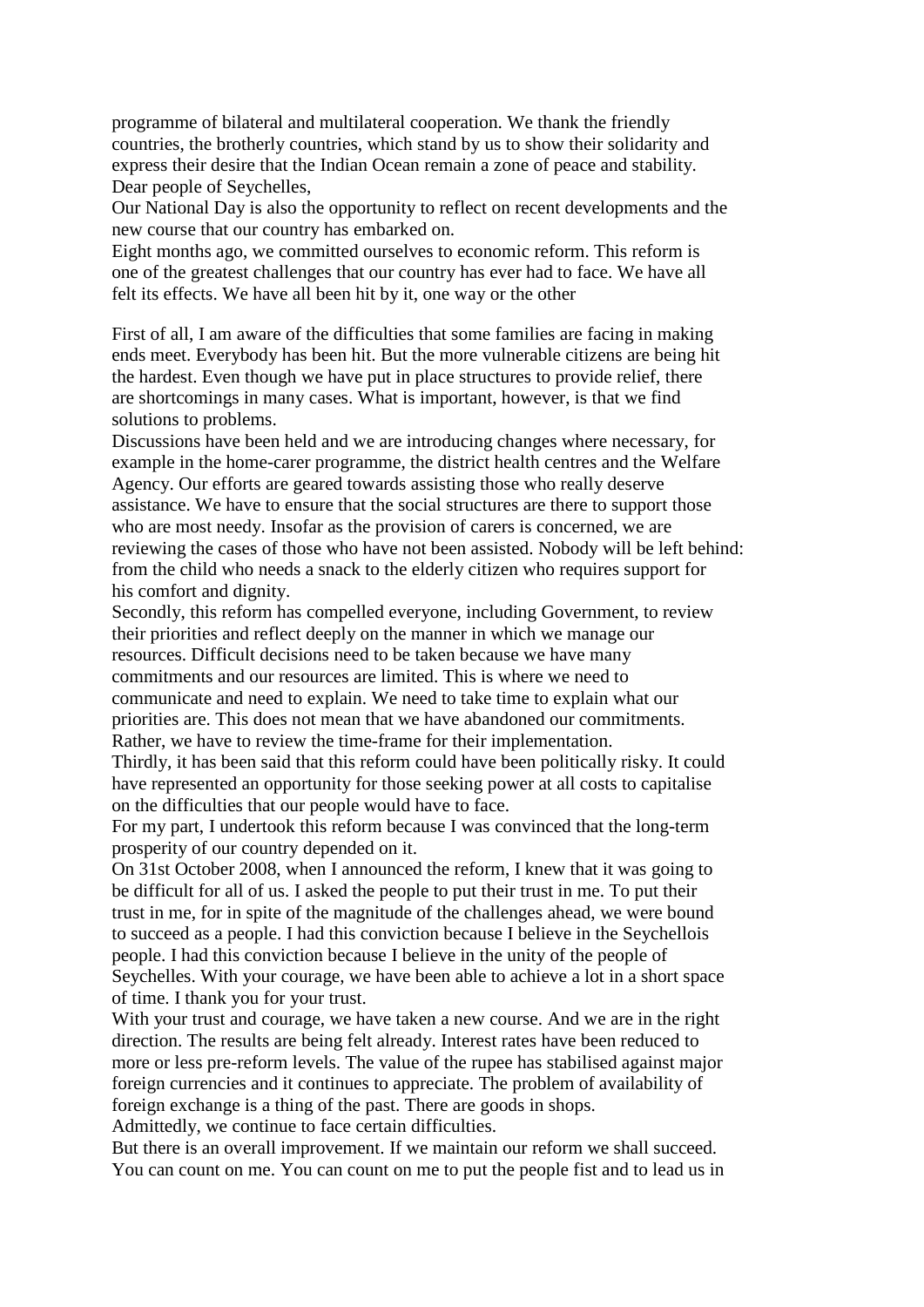this new course.

It is my wish to see a people which are more hardworking, more responsible and more realistic in a country which is ready to face the currents of globalisation. Eight months into this reform programme, I hail the Seychellois people, today, for their resilience and understanding. Congratulations!

Dear Seychellois brothers and sisters,

Circumstances dictate that I go to the people and listen to them. We have already visited ten districts. The ongoing consultations will provide for a better outlook on the future of our country. But, already, three important issues have emerged from those consultations:

- The reinforcement of law and order;
- A better public service;
- A new way to conduct politics and a new political discourse.

## **Law and Order**

The reform of the Police started last year and it is progressing. But much remains to be done. The Police needs to improve its services to the public, especially in the management of its resources.

I am confident though that there are capable and competent people within the Force who are able to make a difference. I am confident that the Police are following this new course. Very often, the threat to the security of our citizens is linked to drug abuse. I am heartened that much headway has been made in the fight against drugs. The NDEA has confiscated several consignments of drugs. Their efforts are being intensified in the districts with the collaboration of the Police. I am also happy to note that the Seychellois people are united against this scourge. People are coming together to deny shelter to dealers. Legislation was adopted last year providing for the seizure of ill-acquired assets by the State. Several criminals who have been fronting legitimate activities are now being prosecuted. Every person in Seychelles deserves to feel safe at home. Recently, our safety and peace have been threatened by escaped convicts. This situation can no longer be tolerated. There are many shortcomings in the administration of the prison. In the next few days, I intend to put in place a new administrative structure which will be headed by a Commissioner of Prisons. This new administration will be tasked with eliminating all the inadequacies of the system.

Reform of the Judiciary is also an important element in the new course we have adopted. To continue with the same approach in the prevailing circumstances is out of the question. Our economy is moving rapidly. Our country is moving rapidly. We need a Judiciary which moves rapidly. When the new Chief Justice takes up his appointment in the next month or so, we need to seize the opportunity to bring a new lease of life to our judicial system. I know we can do it, if we put our differences aside, if we put everything which is personal aside and work together. We have to remove politics from the courts. The law is the law.

Society is being afflicted by the comportment of idle and disorderly people. We are fed up seeing them hanging around shops, by the roadside and in public places, consuming alcohol and drugs, swearing and provoking law-abiding citizens, behaving indecently, disturbing the peace … We have had enough of those loiterers who refuse to work. Strict action will be taken against them, as provided for by the Penal Code.

As regards the Defence Forces, we have started a process of renewal to better equip them to face the new challenges. Our youth are key to this new course.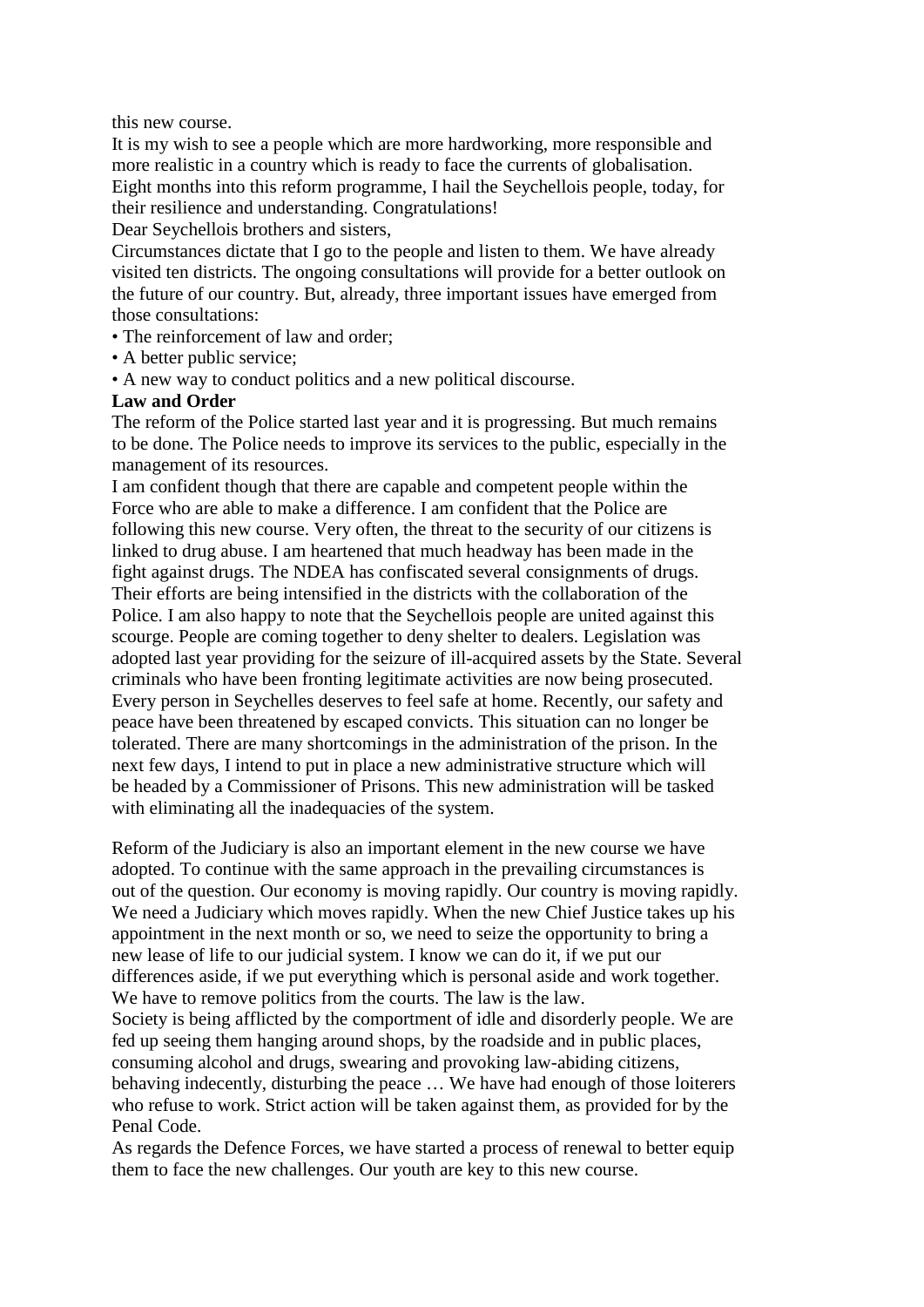I have never hesitated to place my trust in the youth. They are a source of inspiration and hope to me. I am convinced that they have an even more important role to play in the renewal of the Police and the Defence Forces. It is for this reason that I shall be launching, in the near future, a "Young Leaders" programme within the Police and the Defence Forces to allow our young people with potential access to the highest level of training.

In the face of new threats, we are reviewing the organisation of the Coastguards and the Defence Forces in general. A special intervention force – "Special Forces" – will be created within the Defence Forces to counter piracy, terrorism, illegal fishing and other threats.

All young people with the proper motivation are invited to join the Defence Forces and the Police. There are many opportunities for developing their potential.

## **The Public Service**

I would like to take this opportunity to talk yet again of the public service. We need to address continually the shortcomings and provide encouragement where necessary. There has been much improvement in certain cases. Many public servants are continually giving the best of themselves. They are working hard and efficiently to steer our country in the new course we have chosen. We have much to learn from them. I congratulate them!

But there are still many complaints about service delivery in Government. I am not the only one to state this; it is a recurring subject whenever I meet people in the districts. Sitting idly by in the office and waiting for four o'clock. We have to be more professional. We have to work with integrity and honesty. A complaint has to be considered as a way of improving the service that we provide and not as a personal criticism. This is not to deny that clients cannot be difficult at times. But we have to equip ourselves to face such situations.

The audit exercise which is ongoing within Government will allow us to identify weaknesses and put in place adequate structures to provide for better service delivery.

The new course which our country has embarked upon precludes all negative attitudes in our work. Those who cannot deliver will have to cede their place to those who are willing and can deliver.

In this new course, competition in employment is becoming increasingly intense. Nobody is indispensable.

I wish to reiterate here that work is available for everyone who so wishes. Our aim is to localise, to the extent possible, all posts in our country. To this end, we shall continue to insist that Seychellois understudy foreigners and receive the appropriate training and expertise to replace them eventually.

## **A new political discourse**

The conduct of politics in our country is a subject which I cannot avoid. We can all attest as to how gutter politics is dividing us. In a democracy it is right that people should express their views. It is right that we should have an opinion. It is right that we should participate in the political discourse. This is what democracy is all about. But we have to act responsibly and with respect for state institutions. We need to conduct politics in a different way in our country.

Nowadays, everybody wants to do politics in Seychelles. But politics is an art, a skill and a vocation. Those who dedicate themselves to politics should be prepared to set aside their personal agenda. They should be prepared to put their people and their country before self. Politics ought to be conducted with responsibility, sincerity and honesty. People are tired of politics conducted by the roadside and